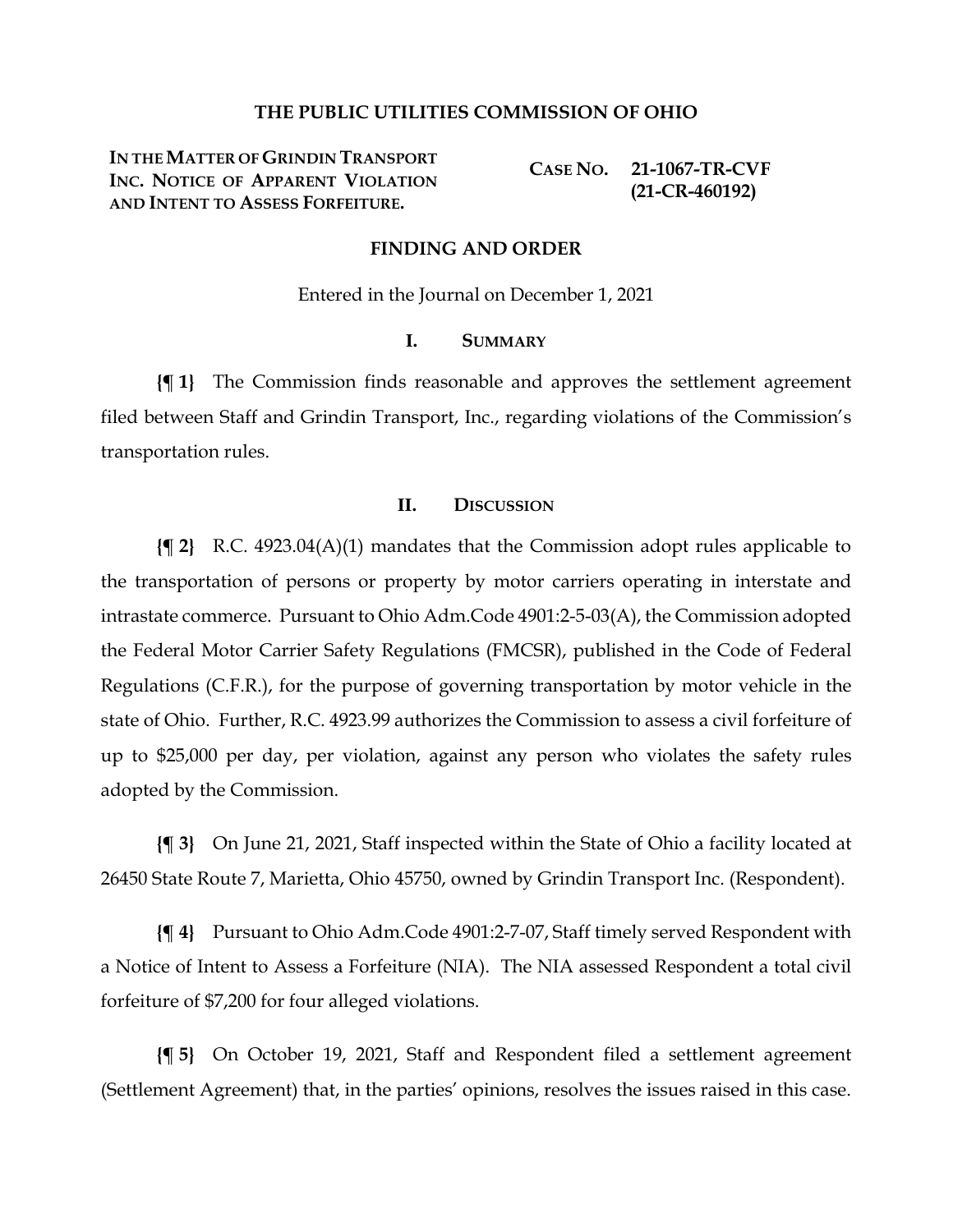Staff and Respondent filed the Settlement Agreement in accordance with Ohio Adm.Code 4901:2-7-11(C), which requires settlement agreements providing for the payment of forfeitures of \$5,000 or more for any violation to be approved by order of the Commission. The following is a summary of the conditions agreed to by the parties; it is not intended to replace or supersede the Settlement Agreement.

- A. Respondent agrees to violations of 49 C.F.R. §§ 382.701(a); 392.2; 395.8(a)(1); and Ohio Adm.Code 4901:2-5-02. The Respondent recognizes that these violations may be included in Respondent's history of violations insofar as they may be relevant for the purposes of determining penalty actions for future violations.
- B. The Respondent has provided proof sufficient to Staff that it has a compliance plan in place to correct the violations found in this inspection. Staff therefore agrees to reduce the forfeiture amount from \$7,200 to \$5,220. Respondent agrees to pay a total civil forfeiture of \$5,220 for the violations.
- C. The Respondent shall pay the \$5,220 civil forfeiture in 12 monthly installments commencing 30 days after the Commission's order approving the Settlement Agreement. The payment shall be made by certified check or money order payable to "Treasurer State of Ohio," and it shall be mailed to PUCO, Attn: CF Processing, 180 E. Broad St., 4th Floor, Columbus, OH 43215-3793. Case Nos. 21-CR-460192 and 21- 1067-TR-CVF should appear on the face of the certified check or money order.
- D. The Settlement Agreement shall not be effective until adopted by the Commission. The date of the Order adopting the Settlement Agreement shall be considered the effective date of the Settlement Agreement.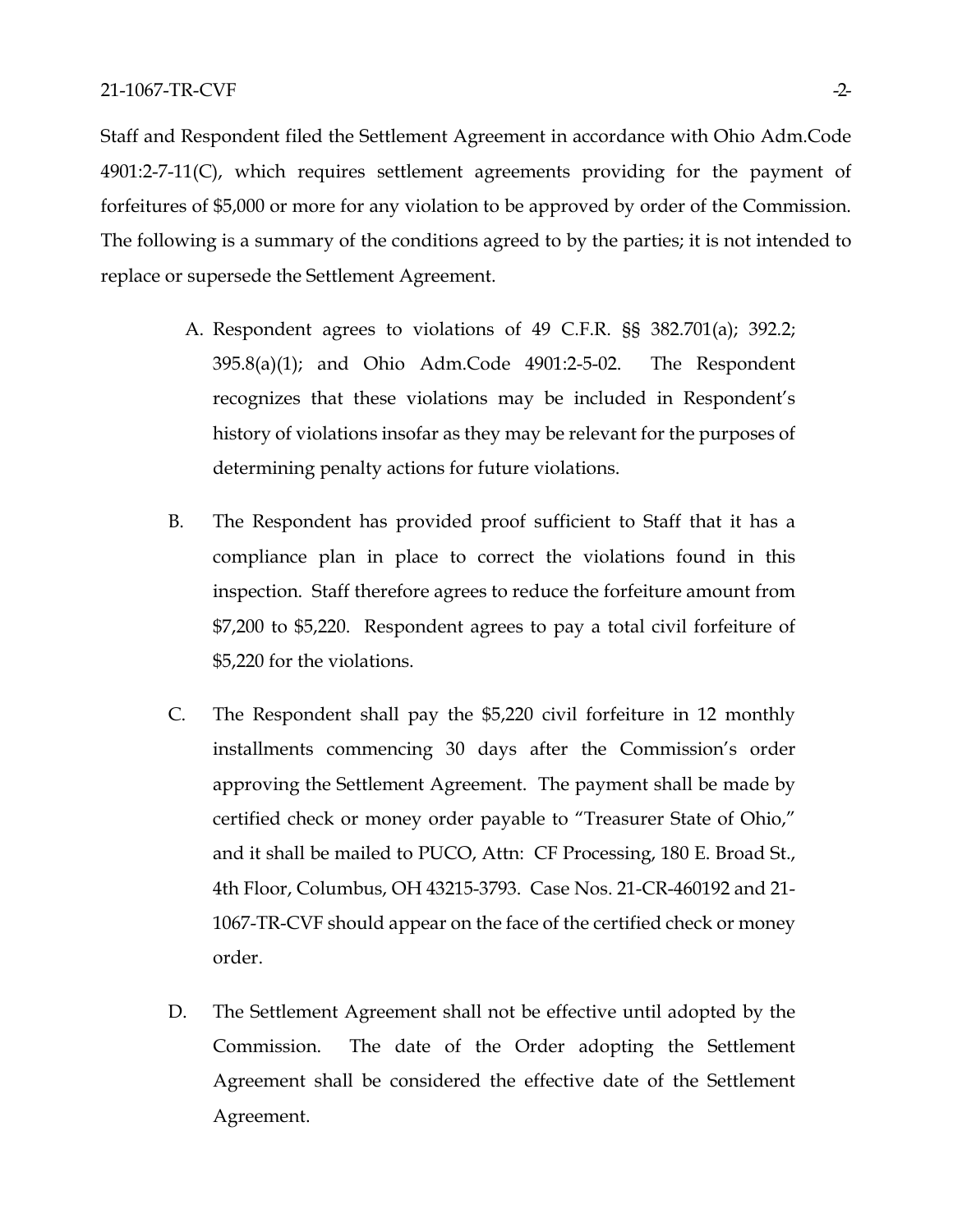E. The Settlement Agreement is made in settlement of all factual or legal issues in the case. It is not intended to have any effect whatsoever in any other case or proceeding, except as described in Paragraph A of the Settlement Agreement.

**{¶ 6}** The Commission notes that in accordance with Ohio Adm.Code 4901:2-7- 14(D), if the respondent fails to comply with the provisions of the Settlement Agreement for a period exceeding 30 days, Respondent shall be in default and shall be deemed to have admitted the occurrence of the violations and waived all further right to contest liability for the forfeiture originally assessed by Staff.

**{¶ 7}** The Commission finds that the Settlement Agreement submitted in this case is reasonable. Therefore, the Settlement Agreement shall be approved and adopted in its entirety.

### **III. ORDER**

**{¶ 8}** It is, therefore,

**{¶ 9}** ORDERED, That the Settlement Agreement submitted in this case be approved and adopted in its entirety. It is, further,

**{¶ 10}** ORDERED, That Respondent pay the civil forfeiture of \$5,220 in accordance with the Settlement Agreement. Payment shall be made via the Commission website or by check or money order payable to "Treasurer State of Ohio," and mailed to PUCO, Attn: CF Processing 180 East Broad Street, 4th Floor, Columbus, Ohio 43215-3793. In order to assure proper credit, Respondent is directed to write case numbers 21-CR-460192 and 21-1067-TR-CVF on the face of the check or money order. It is, further,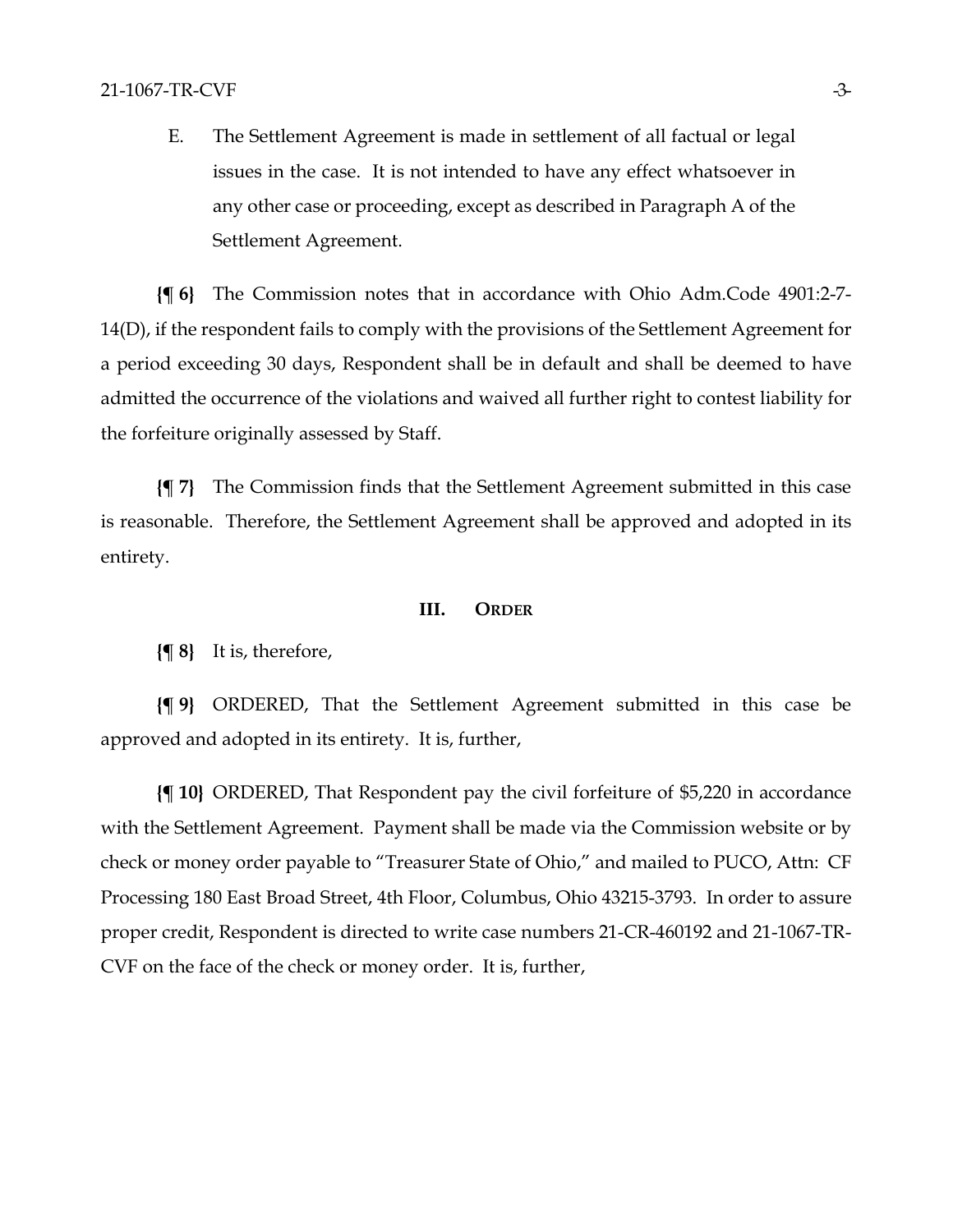**{¶ 11}** ORDERED, That a copy of this Finding and Order be served upon Respondent and all other interested parties of record.

COMMISSIONERS: *Approving:*  Jenifer French, Chair M. Beth Trombold Lawrence K. Friedeman Daniel R. Conway

JMD/IMM/kck